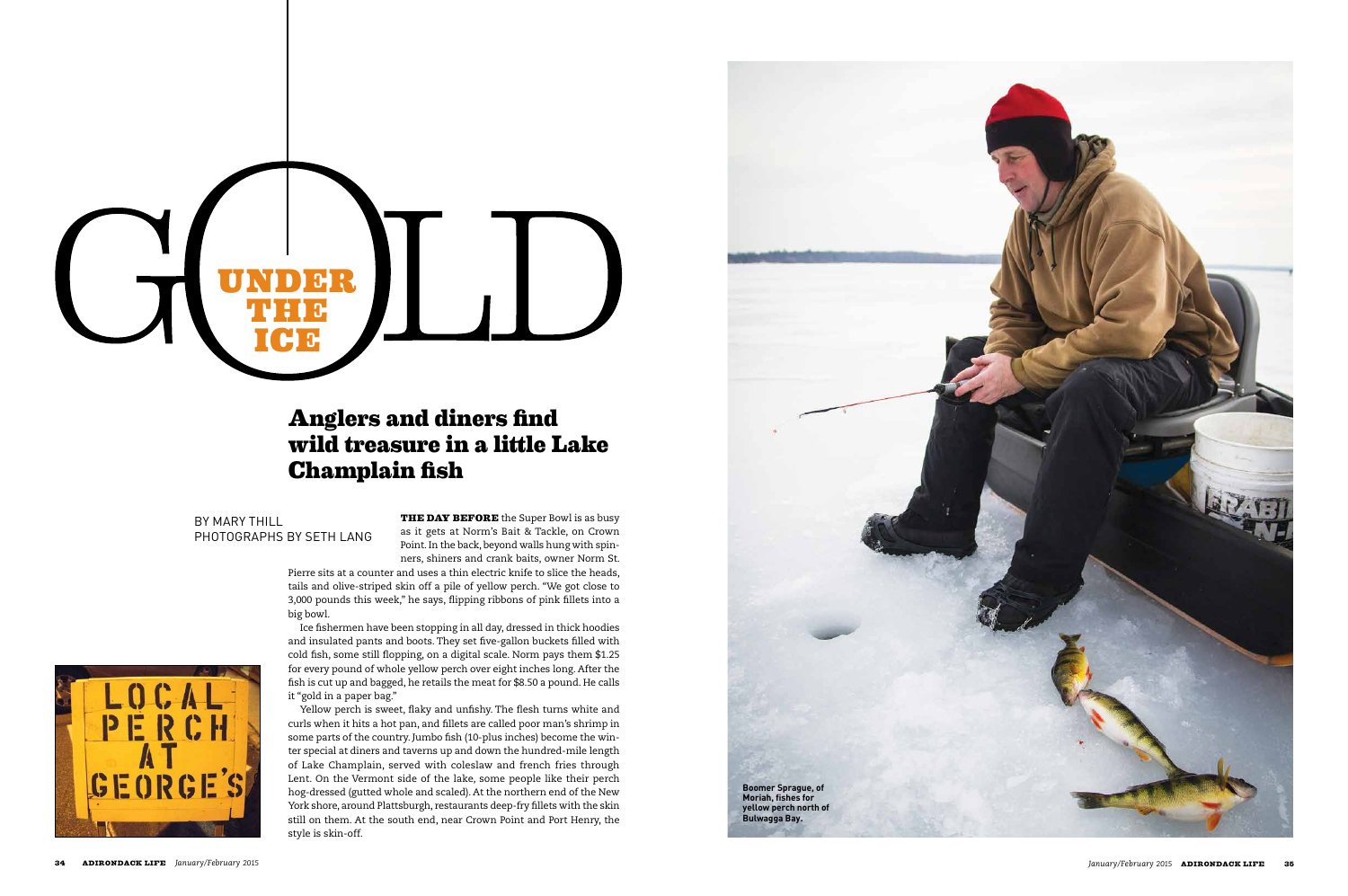The business of catching and selling fish from Lake Champlain is brisk, especially when the ice takes hold and provides easy access to the water beneath. It's hard to say how much yellow perch is caught and sold here annually; the last time wildlife agencies attempted a tally was 1991, when the closest they could estimate was between 200,000 and 745,000 pounds. But don't call this a commercial fishery. The people who catch these fish call themselves market fishermen. There are no nets, no trawlers. They use hooks, lines and grubs, and they buy the same recreational license as any New York or Vermont resident.

On the ice north of Bulwagga Bay, about two miles from Norm's as the crow flies, Keith Ross sits patiently in the wide open air, bobbing a short pole over a hole. He has been out since daybreak, and he will be one of the last people to take fish to Norm's later in the afternoon. Other solitary anglers and a few herring gulls space themselves across the snow-dusted surface. "There are only a dozen of us that fish steady," Ross says, then pulls up a little perch and tosses it onto the ice. The fish is so small he might put it back later, but right now he doesn't want to spook the school beneath him. "Yesterday was decent," he says. "I had a 70-pound day yesterday."

Some market fishermen work construction or other seasonal jobs that leave time on their hands in deep winter. Ross, who is in his 30s, is a full-time prison guard, but double shifts free up several days a week for fishing. It's not an easy paycheck. "Probably the best you can do is \$5,000 in a winter," he estimates. But some older guys talk of a period in the mid-1990s, when perch were fetching closer to \$2 a pound, and it was worth their while to go on unemployment in winter and collect an under-the-table check selling fish.

Yellow perch is a common, native, shallow-water resident of Lake Champlain, prized more for flavor than for fight. But it takes know-how to catch a lot of them by hook and line. "I think 10 percent of the fishermen catch 90 percent of the fish. You see most of these people?" Ross says, indicating four- or five-dozen Saturday anglers within view of the Crown Point Bridge. "They've never had a hundred-pound day in their life."



Above: Smelt were once the money fish around Bulwagga Bay. With their decline, yellow perch is the leading market catch. Below: Perch **fry is a common winter special at diners and taverns along Lake Champlain.**



Yellow perch remained prolific here as Atlantic salmon and lake trout declined due to 19th-century dam-building and overfishing. And they're still holding strong, despite competition from introduced species such as white perch, which are actually more bass than perch.

"There's absolutely no way you can hurt a body of water this big by hook and line," says Boomer Sprague, sitting on a folded portable fishing tent 30 yards away from Ross. And fisheries biologists in Vermont and New York agree, at least when it comes to perch: there is no limit on how many you can take from Lake Champlain, any size, any time.

### **PORT HENRY, JUST NORTH** of Crown

Point, was once a leading seafood supplier. From the mid-1800s until the 1930s, Bulwagga Bay ice fishermen loaded as much as a ton of fresh smelt a night onto trains heading south. "The smelt is

a table delicacy, the Lake Champlain smelt having established a reputation for excellence not only throughout the East but in the large cities as far west as Chicago," reported a 1929 New York Conservation Department biological survey of the Champlain watershed. Even in recent memory, smelt-fishing shanties were a common sight on the bay. But populations of the anchovy-like fish have crashed over the last decade, likely because of competition from introduced alewives, another silvery little baitfish.

The struggle of native salmon and lake trout to become self-sustaining again in Lake Champlain may contribute to the notion that heavy fishing must harm any species here. While Champlain Valley foodies embrace wild mushrooms and organic cheeses and grains, the local food movement seems to stop at water's edge. The bigger barrier is probably a perception that Lake Champlain is dirty. In one sense, it is: cornfields, dairy farms, lawns and sewage overflows rush fertilizers into the lake, feeding algae and choking oxygen



## **It's not an easy paycheck. "Probably the best you can do is \$5,000 in a winter," one fisherman estimates.**

**Laurie Flurry breads perch fillets at George's Italian-American Restaurant, in Port Henry.**